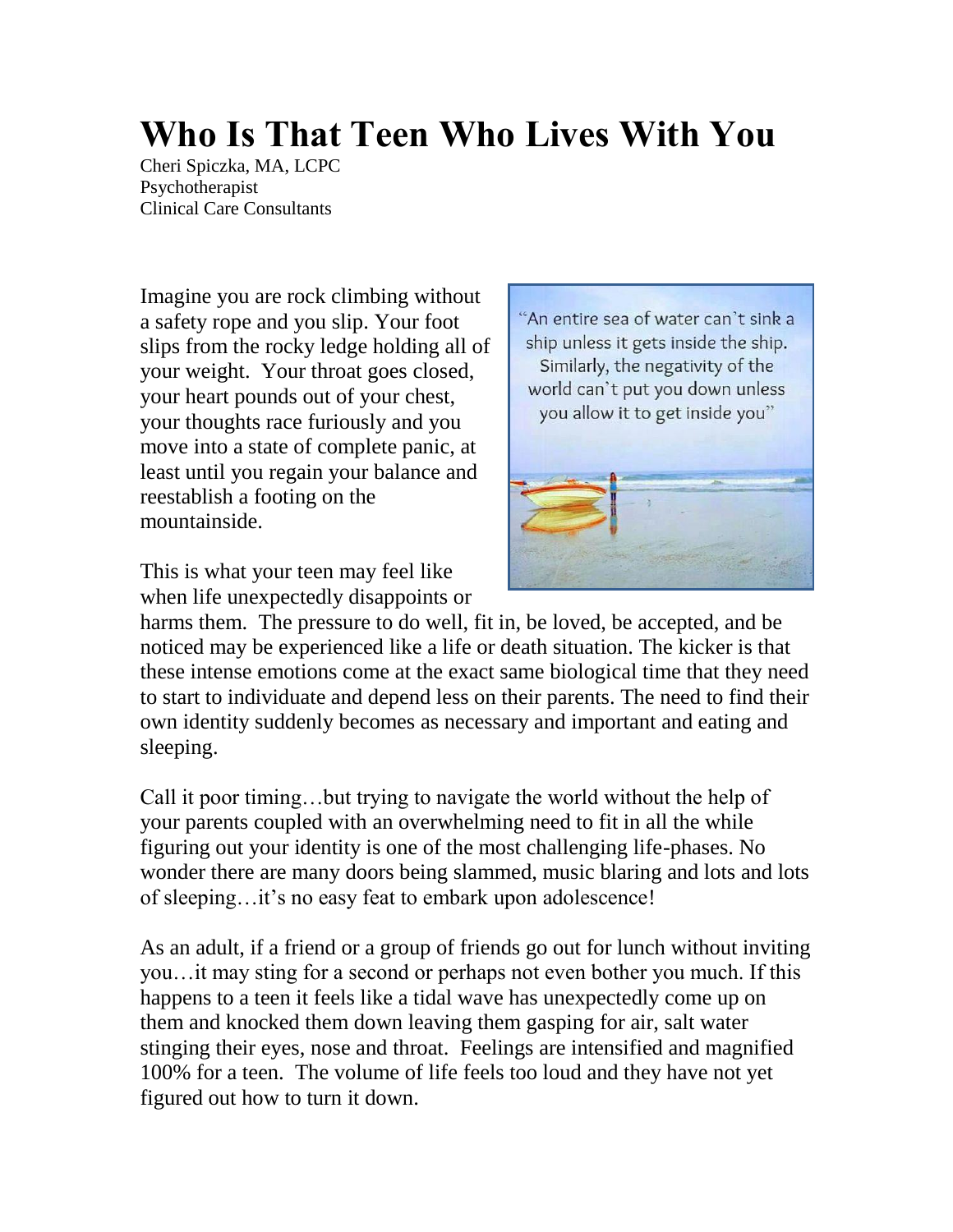Countless moments put immense amounts of pressure on a teen, who may also be constantly overwhelmed with expectations to get good grades, be socially involved, be a good friend, look their best, etc. Picture each stressor: a quiz, basketball game, argument with a friend, pimple on their face as another 5lb sack of potatoes in their backpack they simply can never take out. The weight of this is inevitably going to make them feel overwhelmed, exhausted and anxious. This in turn may cause them to lash out in various inappropriate ways.

The worst possible thing to say to a teen is, "It may feel like a big deal now, but really it's not, you'll have much bigger things to worry about later in life." Each individual's perception is their reality and it does no good to over-generalize and diminish their experience. The best thing to do is to really listen: validate and try to empathize with their feelings. Once some time has passed and you have allowed them to vent or sit in the discomfort with you (or alone), try to help them see that emotions are transient. Explain that there is a flip side to feeling intense sadness, anger, frustration. Without these emotions the happy, joyful, exciting moments wouldn't feel as good! A person can always take solace in the fact that even though they feel intense sadness one moment, it will not be that intense or last forever.

Because it is difficult to talk about certain things with a parent, finding a therapist to help navigate these feelings and issues can be the best option for your teen. Not only is a therapist an unbiased and nonjudgmental listener, they are also trained to help your teen feel more confident and in control of themselves and their emotions.

Have you noticed that many of us seem to remember negative things and to point out how things are going "wrong" or a person should be "working harder," but pointing out little to no appreciation or recognition for what is done well? Instead of a parent saying: "You are doing a great job and you must be so proud to have a report card that reflects that!" they mistakenly focus on the negative: "What is up with this C in math, couldn't you have done better than that?" I can't tell you how many teens have expressed to me that they wish their parents would acknowledge their hard work! We need to focus more on the positives…it's good for emotional/psychological development and morale both at home and at the school. We really should be building our children up, not unintentionally tearing them down.